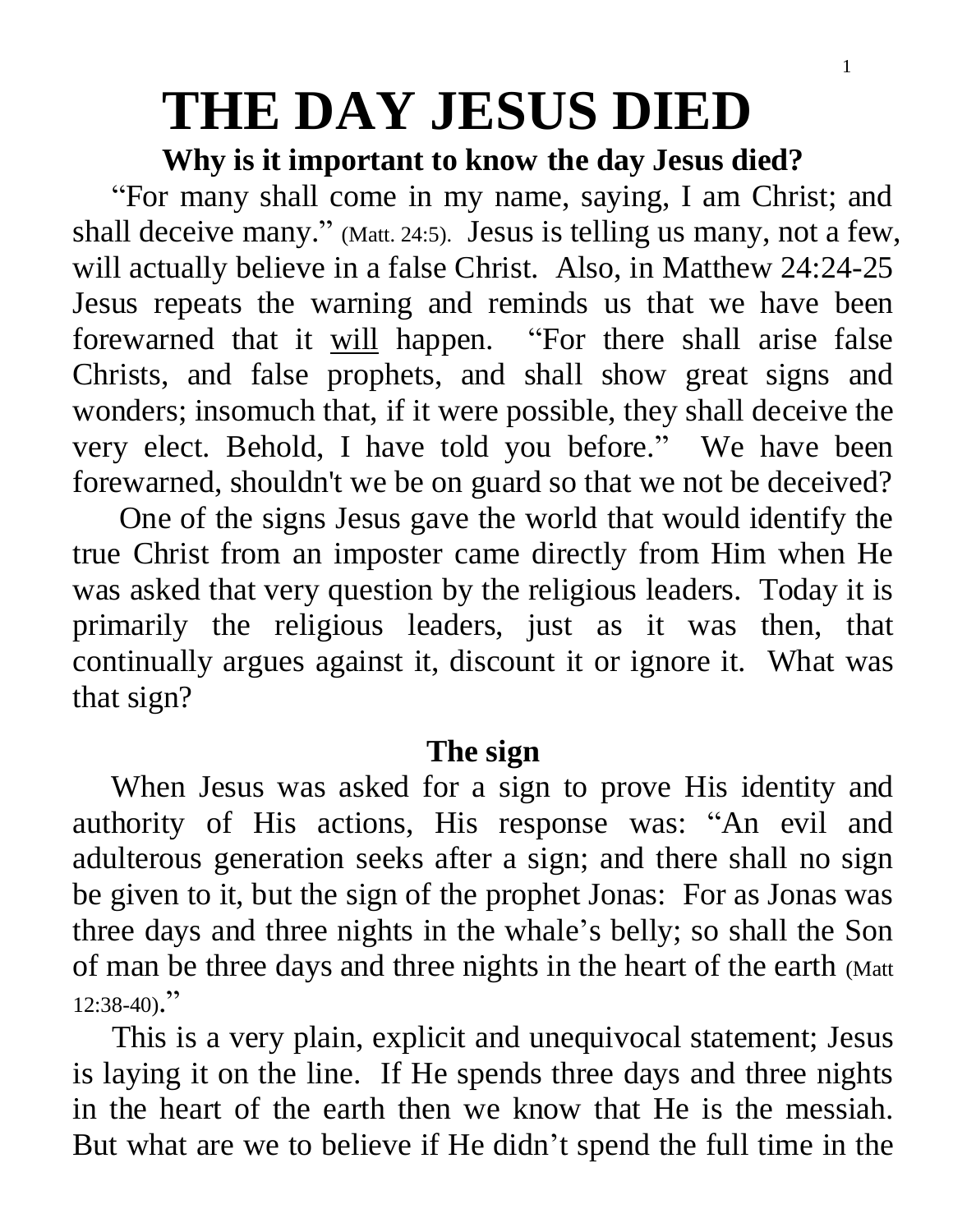heart of the earth? We would have no choice but to conclude that He was not who He said He was.

 What are we to think if there is someone who is commonly accepted as the Messiah but did not fulfill that sign? Wouldn't logic dictate that we dismiss that person as an imposter? Could it be that there is something wrong with the Good Friday Easter Sunrise tradition? Is it based on truth or is it a total fraud? We are told to "fear the LORD, and serve him in sincerity and in truth" (Josh 24:14). Therefore, it is important for us to know.

## **An illogical assumption**

 Why does the Christian world insist that Jesus was crucified on a Friday and resurrected on Sunday morning? No matter how you twist it, you cannot come up with three nights from Friday evening to Sunday morning. Nether can you find three complete days. A Hebrew idiom you say, then why did Jesus tie it to Jonah instead of other three day references? Read Jonah 1:17. "Now the LORD had prepared a great fish to swallow up Jonah. And Jonah was in the belly of the fish three days and three nights."

## **References to other three day statements**

 Some are so desperate to support their Easter Sunrise tradition they try to use other references to prove that three days does not always include three nights. Why go to other references? Jesus did not tie his time in the earth to any other reference to three days. He specifically tied it to Jonah; who most Bible authorities agree is a fore-type of Christ. Notice Jonah 2:2, "... I cried for help from the depth of Sheol (grave NASU)...." Jesus was actually in the grave and Jonah considered himself to be in the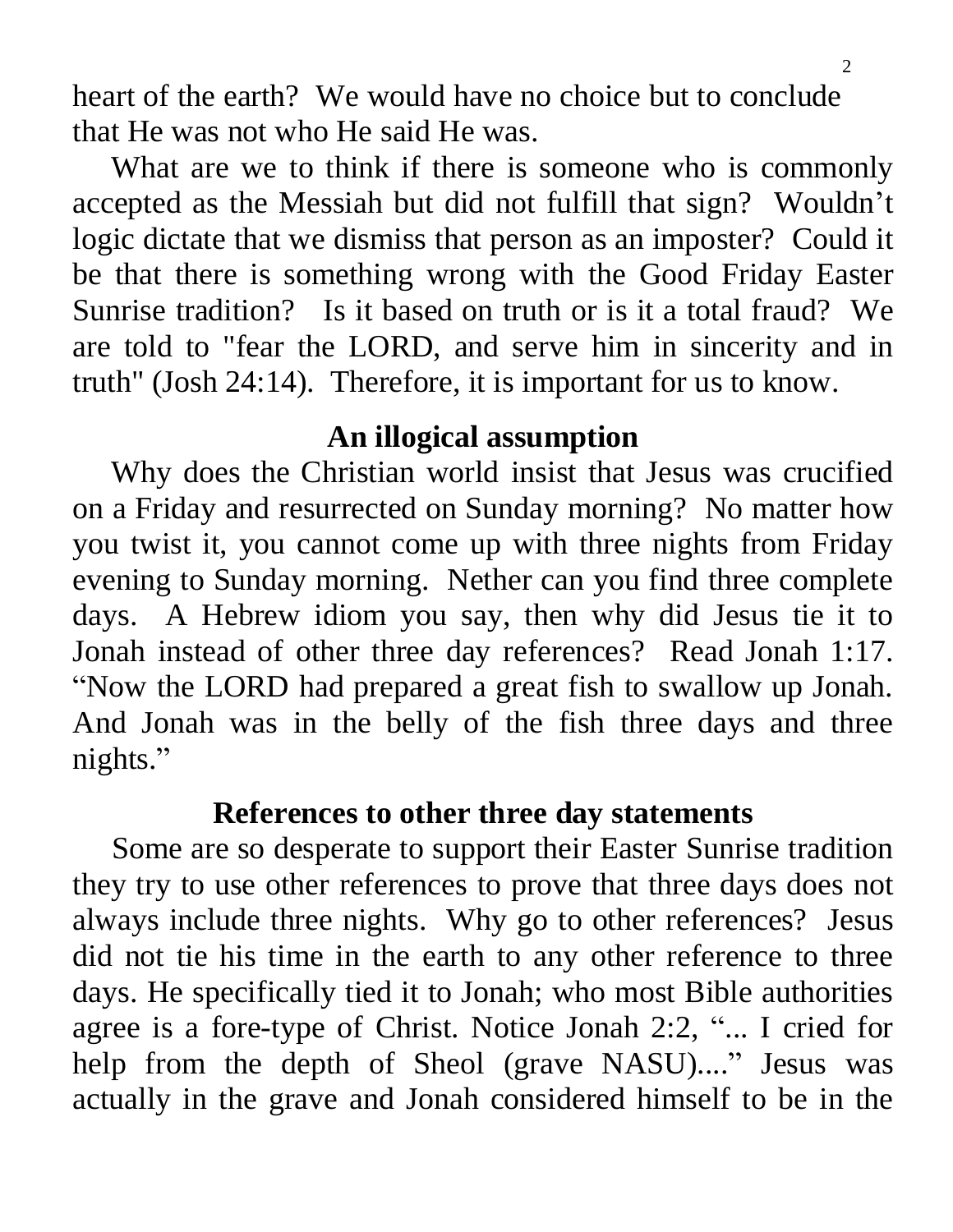grave (Sheol or Hades is not hell fire but simply a grave). Both were there for three days and three nights.

#### **How to understand scripture**

 Ever notice how knowledge does not come to us in one package. Little by little we glean information from a variety of sources. Doesn't Isaiah 28:9-10 tell us that very thing? *"Whom shall he teach knowledge? And whom shall he make to understand doctrine? Them that are weaned from the milk, and drawn from the breasts, For precept must be upon precept, precept upon precept; line upon line, line upon line; here a little, and there a little."* Shouldn't we exam the evidence and study every reference to our subject before coming to a conclusion?

## **The issue of Jonah**

 Some like to say that Jesus' reference to Jonah was not to specify a definite period of time, but was only exemplifying Christ's resurrection. Therefore, let's closely examine Jesus' answer to the Jew's request for a sign using all three references as covered in Matthew, Luke and John and see what each one stresses.

#### **Matthew 12:39-40**

 Starting with Matthew, "But he answered and said unto them, An evil and adulterous generation seeks after a sign; and there shall no sign be given to it, but the sign of the prophet Jonas: For as Jonas was three days and three nights in the whale's belly; so shall the Son of man be three days and three nights in the heart of the earth" (Matt. 12:39-40). Was the sign that He was to be resurrected or that He was to be in the heart of the earth the same as Jonah? Resurrection was not even mentioned, but a time sequence was. Clearly, the sign is here based on time, not the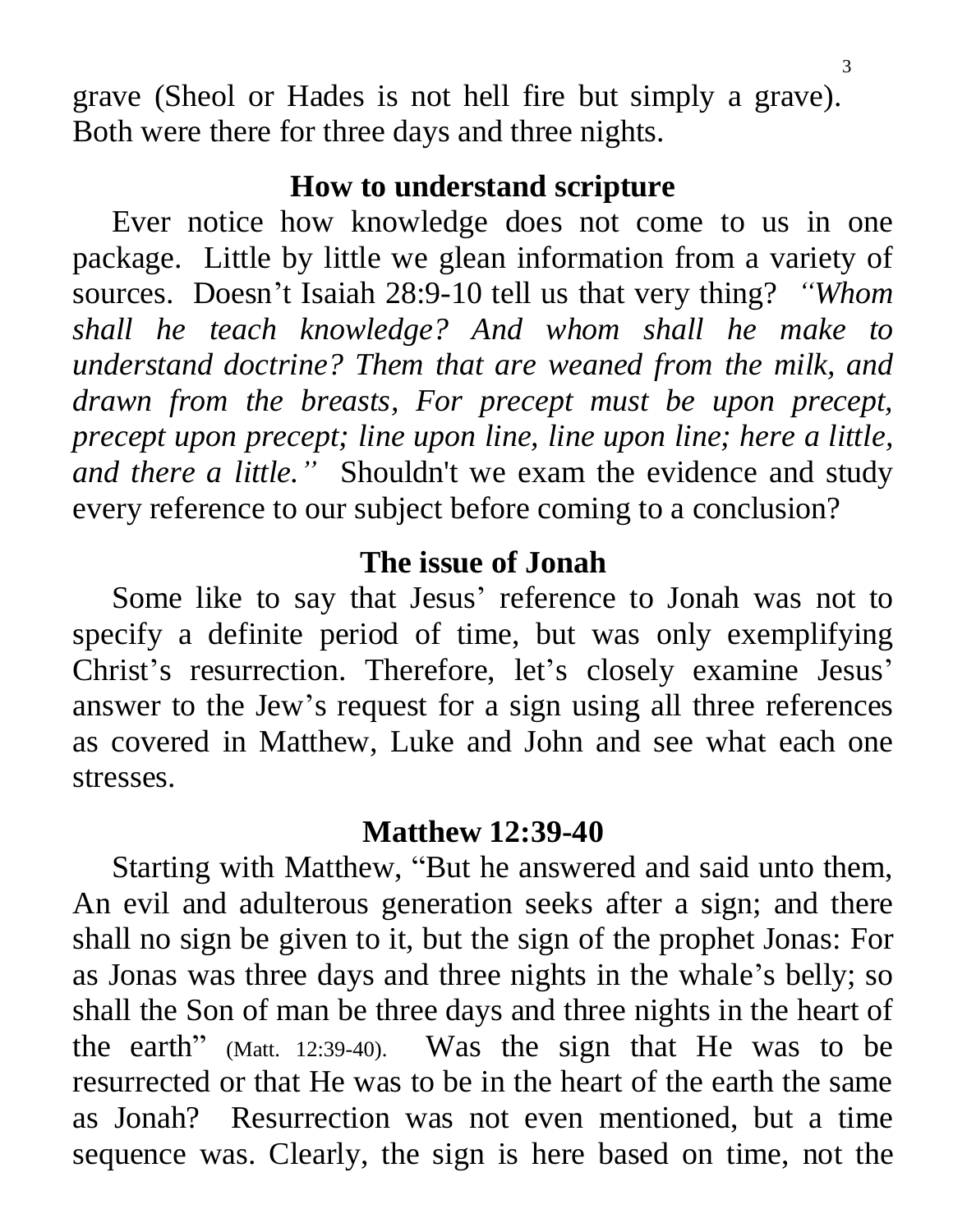resurrection. Jesus is showing a clear and simple way to verify and distinguish the true Christ from an imposter that He knew was coming. Remember, the question was how to verify who he was, not if He was to be resurrected, which at this time never even occurred to them.

#### **Luke 11:29-30**

 Luke's version: "And when the people were gathered thick together, He began to say. 'This is an evil generation: they seek a sign; and there shall no sign be given it, but the sign of Jonas the prophet. For as Jonas was a sign unto the Ninevites, so shall also the Son of man be to this generation." Luke ties Jesus to Jonah, and this generation to the Ninevites. What was the sign given to the Ninevites? Destruction! But, because they repented they were saved; a message for all generations. Notice, He did not tie this sign to any other reference to days or nights, but to Jonah only. Why should anyone look to other references of time frames in order to contradict Jesus' words of three days and three nights, unless they are just trying to prove what they have chosen to believe? There is nothing in the Bible that says that Jesus had to die on Friday, but He did have to die on the  $14<sup>th</sup>$  of Nisan.

## **John 2:18-20**

 John's version: "Then answered the Jews and said unto him, What sign shewest thou unto us, seeing that thou doest these things? Jesus answered and said unto them, destroy this temple, and in three days I will raise it up. Then said the Jews, Forty and six years was this temple in building, and wilt thou rear it up in three days?" The Jews' answer verifies that their question was about His authority for doing what He was doing and who He was, not about a resurrection. Otherwise, they would have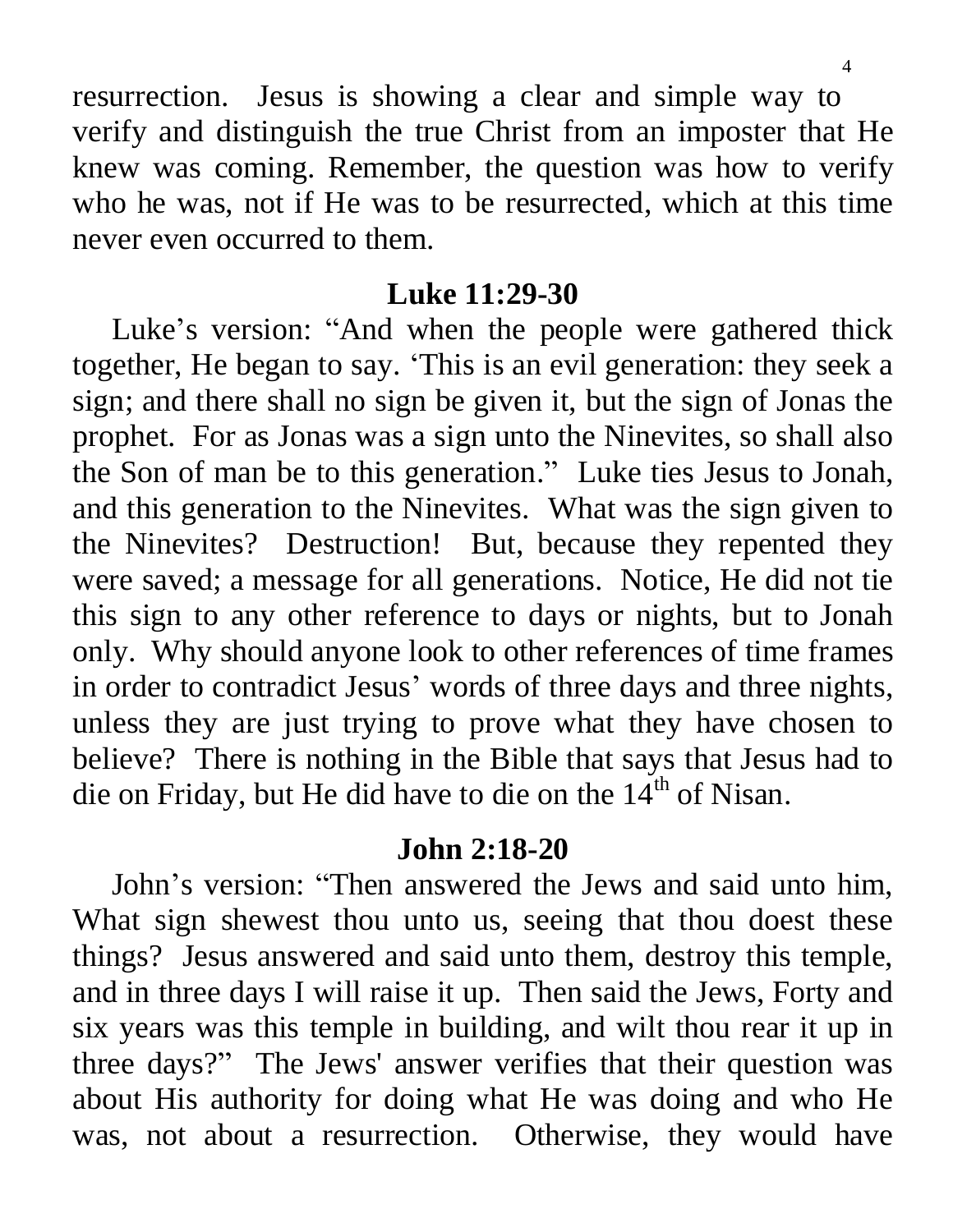understood that Jesus was speaking of the temple of His body. In answering their question, Jesus included a prophecy that He would replace the temple and its earthly Priesthood form of worship (John 4:22-24, Heb. 9:11-12). Also, by John linking to the time, "in three days," He again emphasized a way of distinguishing a false Messiah from the true Messiah.

 There are many references to the resurrection throughout the Bible, including the three mentioned here. However, these accounts focus more on the time element, the coming replacement of the earthly Priesthood and the future reign of Jesus as High Priest than on His resurrection only. And what a blessing Matthew's account is because the time element exposes the Friday crucifixion and Easter Sunrise tradition as a tradition of men (Col. 2:8).

#### **Two or three witnesses**

 One detractor had the audacity to claim that since the Bible declares that a word must be established by two or three witnesses and since there were no other witnesses, therefore His statement of three days and three nights could not be taken to mean three days and three nights. Does this "minister" realize who it is he is disputing? The fact is there were many other witnesses, not the least of which was the angel of the Lord when he verified Jesus' stay in the heart of the earth by telling the women "... He is risen *as He said*" (Matt. 28:6). Remember, He said, "three days and three nights".

## **Misguided authorities**

Some like to quote the early church "fathers" to give credence to their own mistaken views, even asking for proof of a belief in three nights by any authority of the early church. Have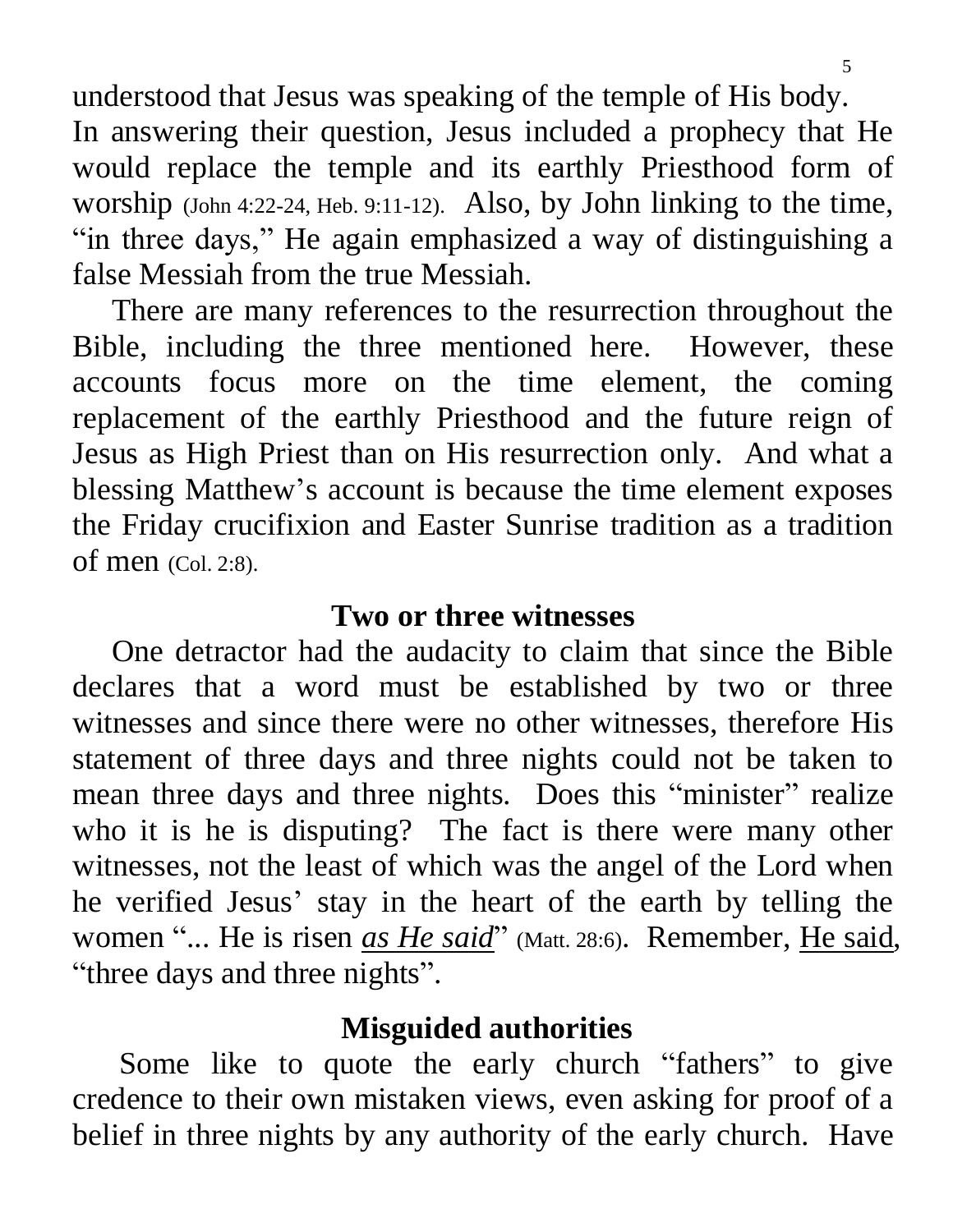they forgotten no less authority then Matthew, Luke, John, Paul and the rest of the apostles? What about Polycrates who defied Victor, bishop of Rome, and refused to observe Victor's change of the Passover, but continued to Observe Passover on the 14th of Nisan, as did the Apostles; or Polycarp, who himself was a disciple of John. Think about it, if an error was made in the beginning does repetition over time make it right?

#### **The early church**

 Bear in mind that in the early days of church history when the church as we know it today was forming, the Jews were so hated by nearly everyone that it was life threatening to be thought a Jew or a Jew sympathizer. They were forced out of Rome and called Christ killers. Even though many early Christians worshipped with the Jews, after Constantine they quickly distanced themselves from them. Constantine proclaimed Christianity to be the official religion of his empire, but outlawed anything from his kingdom thought to be Jewish, particularly any acknowledgment of God's Sabbath and annual holy days. He then introduced the holy days and rituals of Mithraism into Christianity and gave most of them Christian names. However, the name Easter was substituted for Passover, claimed to be the day Jesus was resurrected and distanced from the Jewish Passover. Thus: placing it closer to the pagan goddess of spring and away from the actual crucifixion and resurrection of Jesus.

 Consequently, God's annual holy days were, for the most part, either forgotten or ignored, leading to the misguided assumption that the reference to the preparation day following the crucifixion was Saturday (Luke 23:52-54; John 19:42). Actually, it was the First Day of Unleavened Bread, an annual holy day that could fall on most any day of the week, but always the day after Passover (Lev. 23:5-7).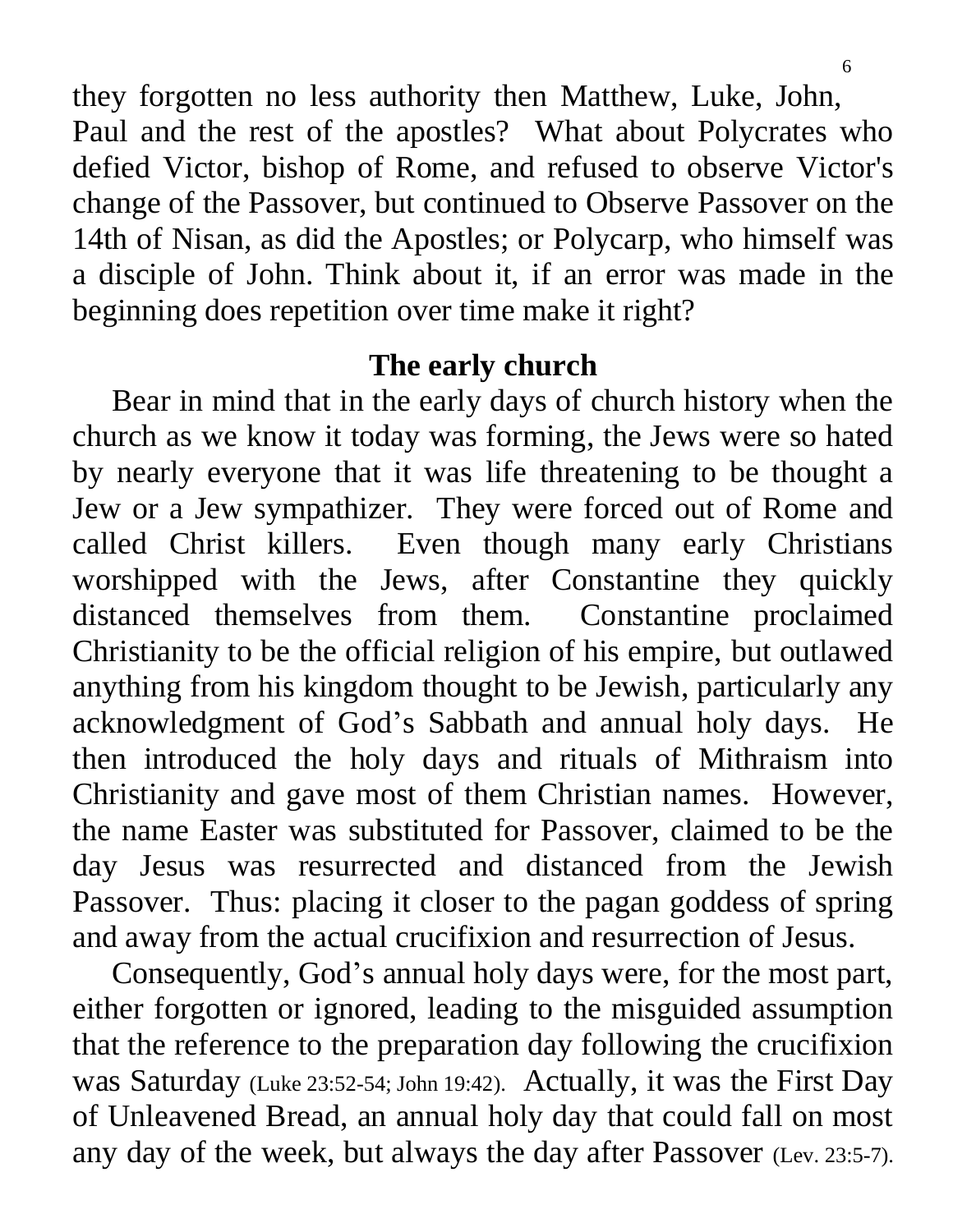Therefore, regardless of the day of the week, it had to be the day after Christ was crucified. He, being our Passover (I Cor. 5:7) and the perfect sacrificial Lamb of God (John 1:26), had to be sacrificed on the Passover, the  $14<sup>th</sup>$  day of the first month of the Jewish new year (Lev. 23:5). In the year 30 AD the Passover was on a Wednesday, which many researchers have now proven was the year Christ was crucified.

## **What's a high day?**

 John 19:31, "The Jews therefore, because it was the preparation, that the bodies should not remain upon the cross on the Sabbath day, (for that Sabbath day was an high day) besought Pilate that their legs might be broken, and that they might be taken away." This verse verifies that the previous verses mentioned (Luke 23:52-54; John 19:42) were all referring to the preparation for the annual Sabbath or high day, and also that the Passover is a preparation day for a coming Sabbath, but that this particular Sabbath is not a weekly Sabbath but an annual Sabbath. This agrees perfectly with Leviticus 23, being the first day of Unleavened Bread.

 Some would have us believe that the term "high day" only refers to an annual holy day that falls on a weekly Sabbath (a double Sabbath). This is without basis; a high day is understood by most all Jews to be an annual Sabbath no matter what day of the week it falls on.

## **The women prepared, and then bought spices???**

 Mark says, "Now when the Sabbath was past, Mary Magdalene, Mary the mother of James, and Salome bought spices, that they might come and anoint Him" (Mark 16:1 NKJV). But Luke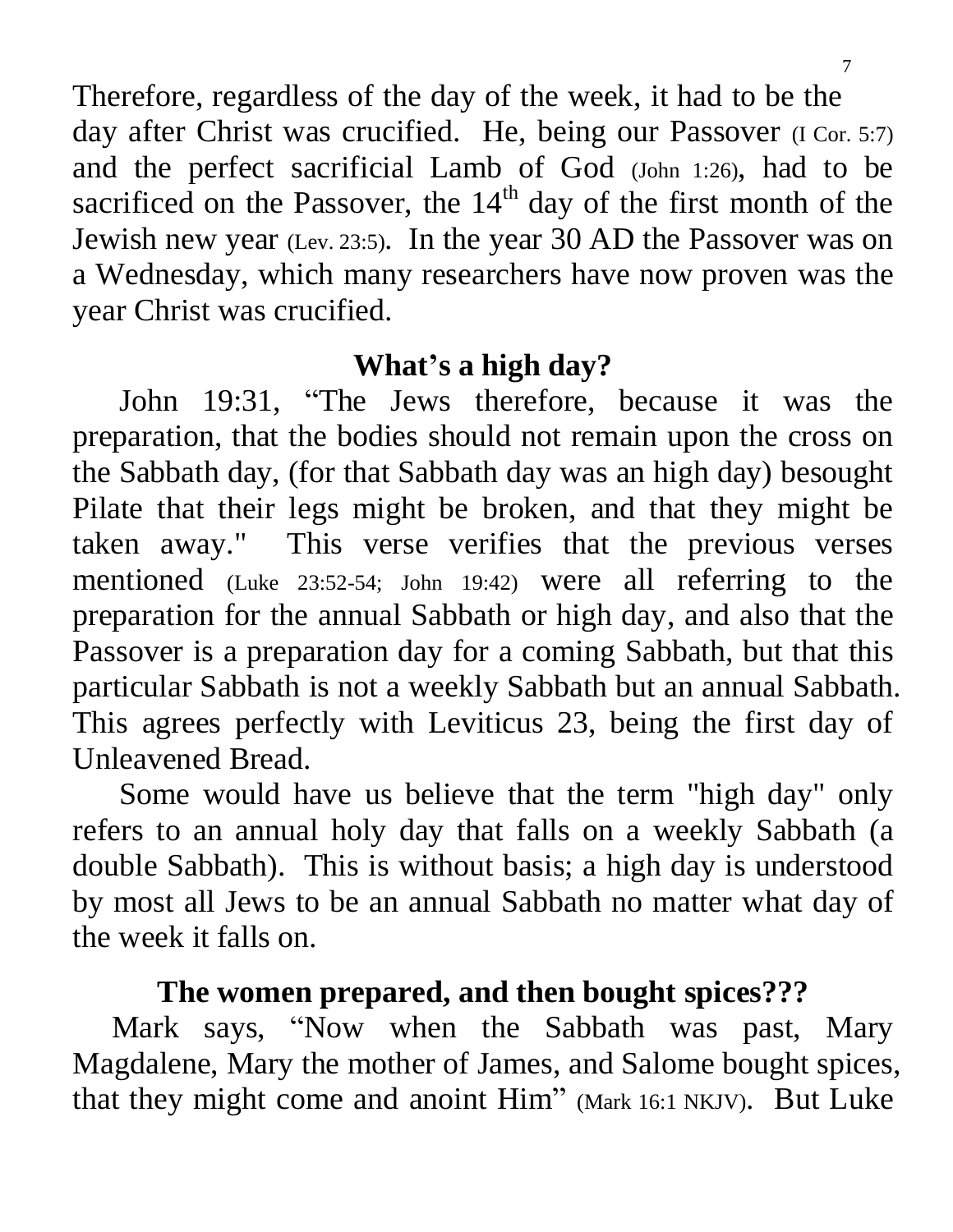says, "And they returned, and prepared spices and ointments; and rested the Sabbath day according to the commandment" (Luke 23:56).

Mark says that they bought spices after the Sabbath. Luke says that they prepared the spices then observed the Sabbath. How could they buy spices after the Sabbath, yet prepare spices before the Sabbath? Why the disparity? Is this a contradiction, or is there something here we don't understand? Remember, there was a rush to get Him in the tomb before sundown, so there was not much time left, if any at all.

 The Friday advocates would have us believe that after the women observed where He was buried they rushed back to town; found a merchant still open, bought spices, rushed home and prepared spices, all before sundown. Impossible! Besides, how then could you explain Mark's statement that they bought spices after the Sabbath, particularly if that Sabbath was a Saturday?

 What if there were two Sabbaths that week? We have already shown that the day after Passover is an annual Sabbath or high day. So if the Passover was Wednesday, then Thursday would be an annual Sabbath, Friday would be a work day and Saturday would be the second Sabbath. The women rested Thursday, bought spices and prepared them Friday, rested Saturday and went to the tomb Sunday morning. There is simply no other way it could be without causing contradictions of scripture.

## **More evidence of two Sabbaths**

 Matthew 28:1 reads, "In the end of the Sabbath, as it began to dawn toward the first day of the week, came Mary Magdalene and the other Mary to see the sepulcher." However, in the original Greek the word Sabbath is plural supporting the fact that there were two separate Sabbaths during that week. The Fenton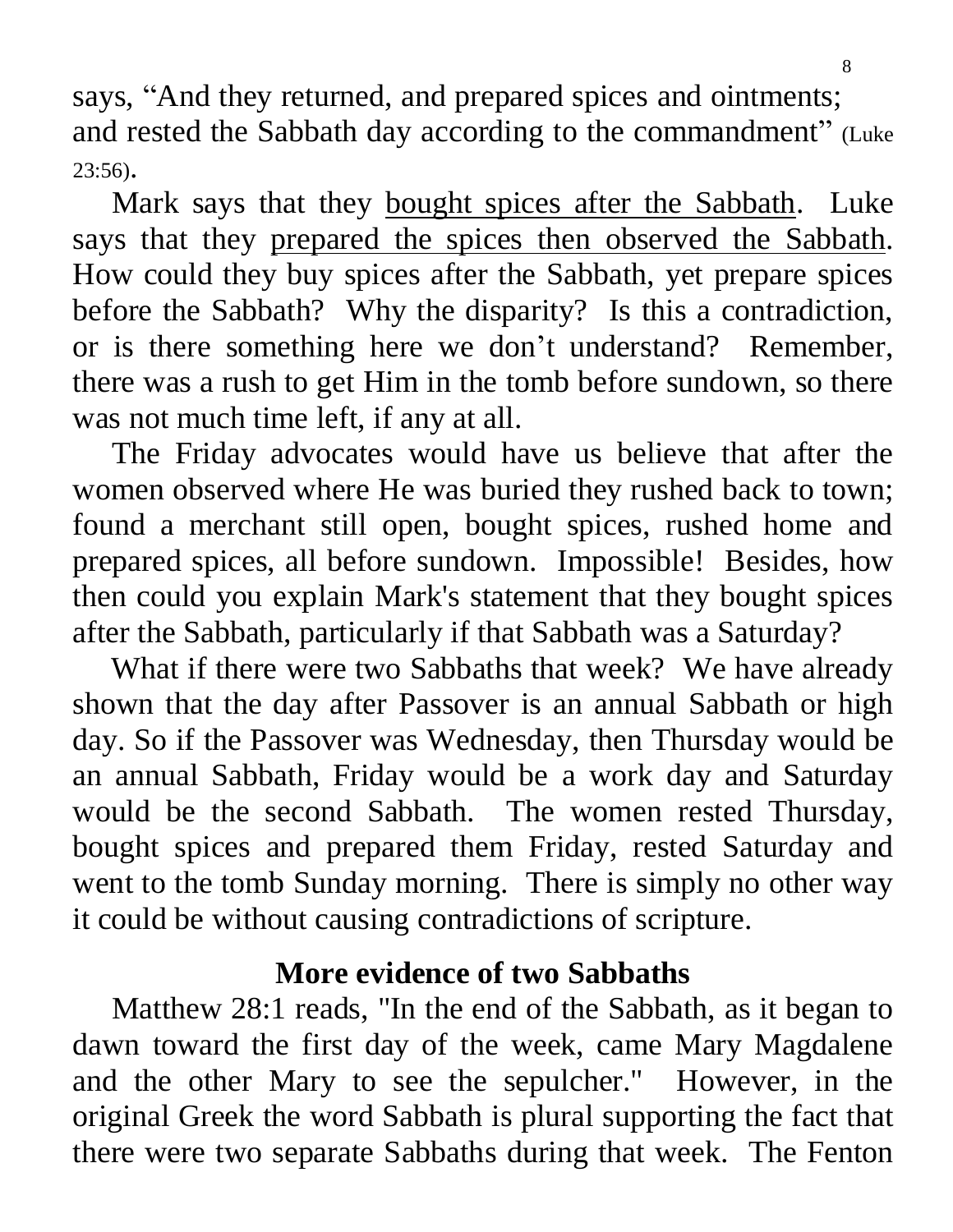translation renders it correctly, "After the Sabbaths..." as it is in the original Greek.

 Jesus was placed in the tomb Wednesday about sundown and was resurrected Saturday about sundown, three days and three nights later, exactly as He said.

## **Mark 16:9**

 But doesn't Mark 16:9 say that He rose Sunday morning? Not really, let's take a close look at that verse.

 *"Now when Jesus was risen early the first day of the week, he appeared first to Mary Magdalene, out of whom he had cast seven devils."*

 Notice that it says "was risen" (past tense), not was rising, which means He was not in the process of rising, but that He had already risen, which accurately describes His condition on that first day. Also, we should take into consideration that the original Greek had no punctuation and punctuation did not appear in the English Bible until about the  $14<sup>th</sup>$  century. Punctuation was then applied according to the understanding of the day, which was still heavily influenced by hundreds of years of Catholic dogma. The translators did not have the wealth of information that is available to us today. Notice the clarity of that verse when the comma is placed after risen instead of after week, it now fits in the perfect tense, as it was written.

*"Now when Jesus was risen, early the first day of the week he appeared first to Mary Magdalene, out of whom he had cast seven devils."*

 Either way, Mark 16:9 does not say that Jesus was resurrected on Sunday morning.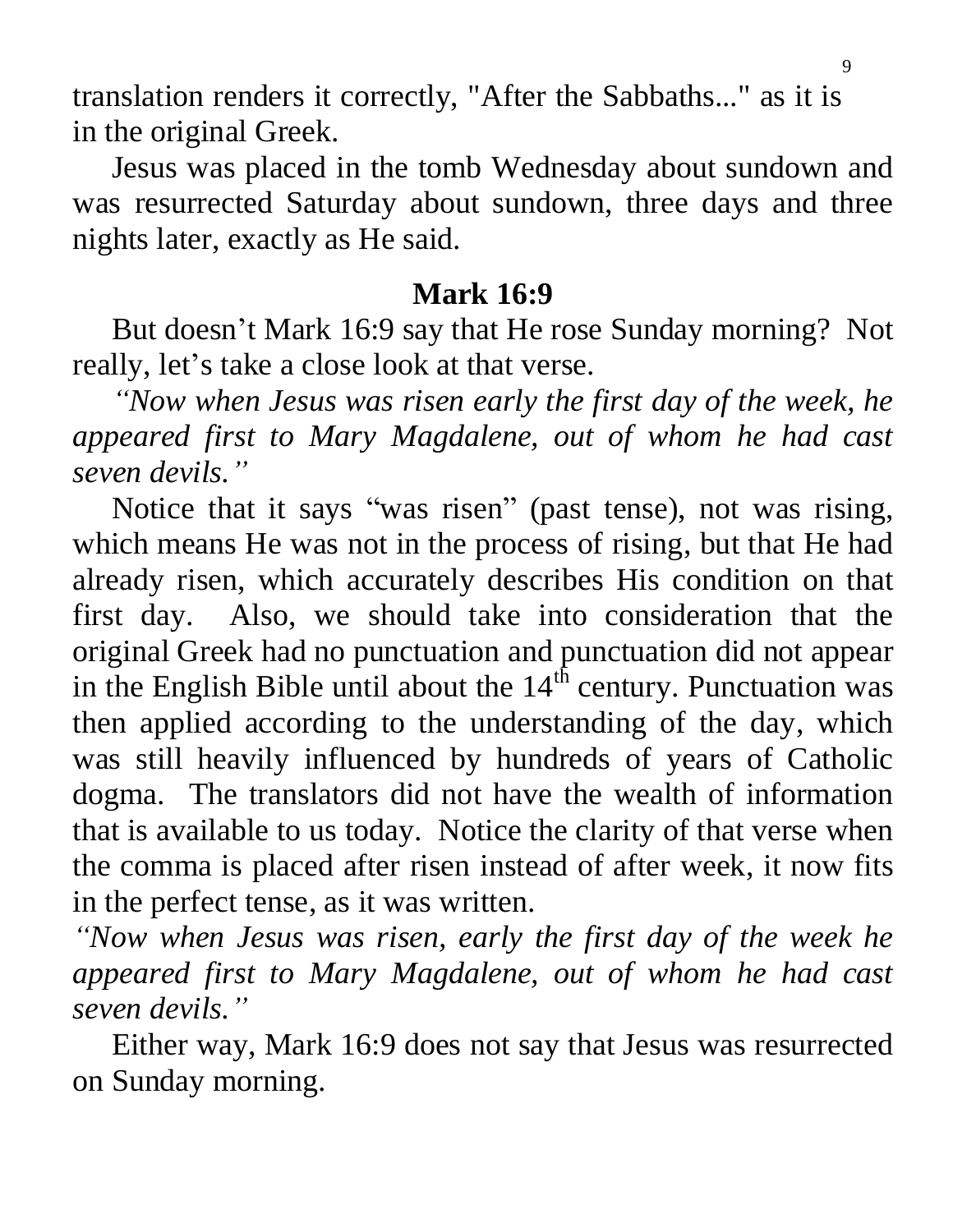For what it's worth, Mark 16:9 is not found in some of the earliest manuscripts, and therefore casts considerable doubt on the authenticity of that verse.

# **Was Jesus really dead?**

 Why did Jesus delay resurrecting Lazarus until the fourth day; could it be because a person could not be declared legally dead until after three days, as was the law in those days? But, by Jesus waiting until the fourth day it would remove all doubt that he was really dead. Jesus' explanation of the purpose for Lazarus' death was "that the Son of God might be glorified" (John 11:4), thereby proving that He could resurrect the dead. Therefore, it was imperative that Lazarus be dead a minimum of 72 hours

 In view of this law, If Jesus was not in the grave for a full 72 hours, could He be declared legally dead? If not, wouldn't the Jews have claimed that since He was not dead for three full days, He was not really dead at all? Jesus was really dead, the same as we are when we die; otherwise, how could He have been God's perfect sacrifice?

# **Other third day statements**

The angels speak:

 The Angels supported and dared not dispute what Jesus said: "He is not here: for he is risen, as he said" (Matt. 28:6). Yet the arrogance of man is quick to dispute Him and honor instead a pagan deity.

Paul speaks:

 "For I delivered unto you first of all that which I also received, how that Christ died for our sins according to the scriptures; "And that he was buried, and that he rose again the third day according to the scriptures" (I Cor. 15:3-4). The scriptures quote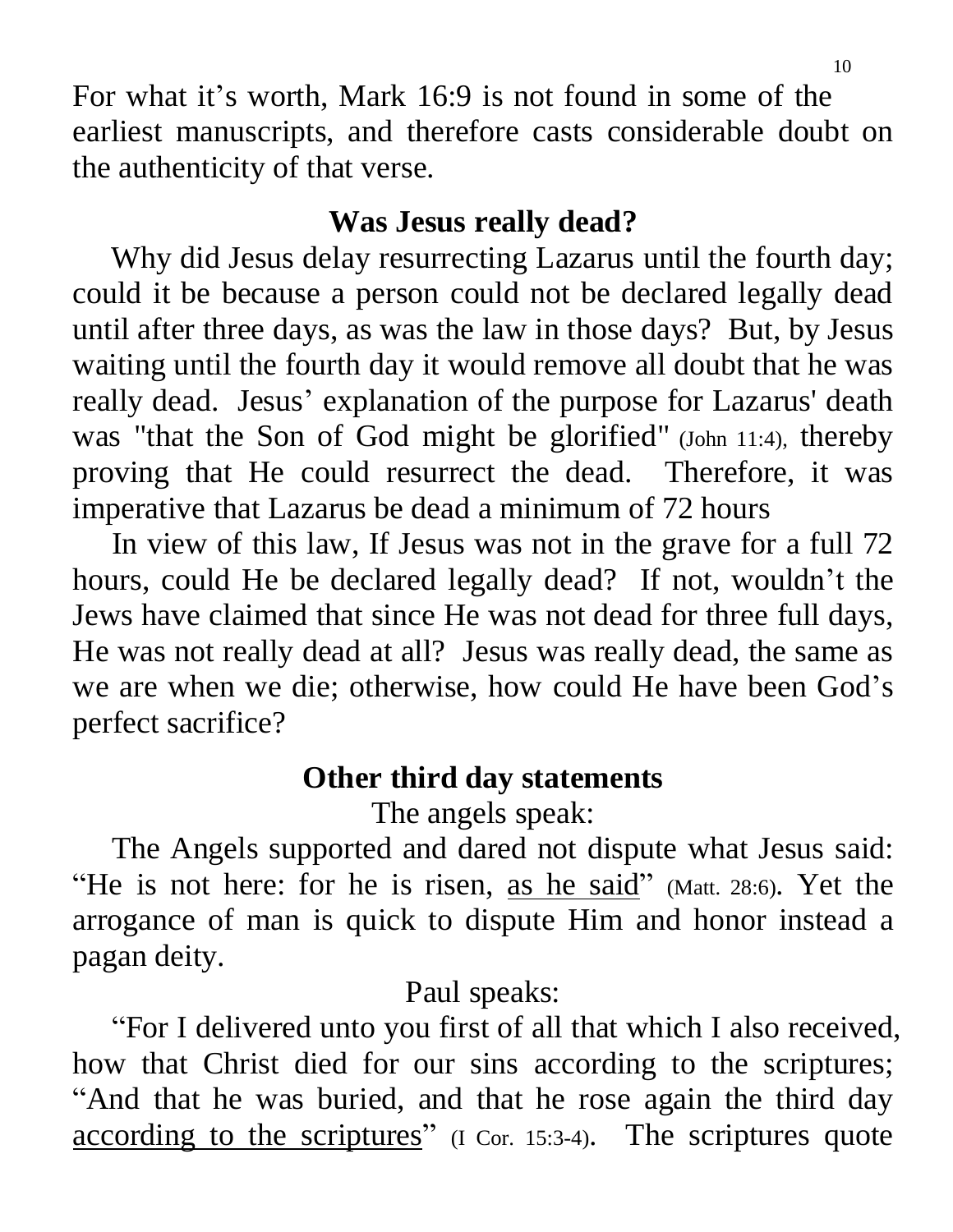Jesus as saying three days and three nights (Matt. 12:40) and the angels as well as Paul support the words of Jesus.

Jesus speaks:

 Matthew 12:40, "For as Jonas was three days and three nights in the whale's belly; so shall the Son of man be three days and three nights in the heart of the earth."

 Matthew 17:22-23, "And while they abode in Galilee, Jesus said unto them, The Son of man shall be betrayed into the hands of men: And they shall kill him, and the third day he shall be raised again. And they were exceeding sorry."

 Mark 8:31, "And he began to teach them, that the Son of man must suffer many things, and be rejected of the elders, and of the chief priests, and scribes, and be killed, and after three days rise again."

 John 2:19, "Jesus answered and said unto them, Destroy this temple, and in three days I will raise it up."

# **Were Jesus' words contradictory?**

 Some say that these words of Jesus are so contradictory that they have to be taken as idioms for an approximate three day time period. Did they contradict or did they verify each other? Let's review and compare each Statement. Remember, Jesus died about 3pm and was buried near sundown; therefore He was dead longer than three days but in the tomb exactly three days.

1. "The third day, " could mean exactly three days or it could also mean parts of three days, but it could not mean more than 72 hours as that would be the fourth day.

2. "In three days, " could also mean exactly three days or it could mean parts of three days, it could also include either two or three nights and still be a true statement.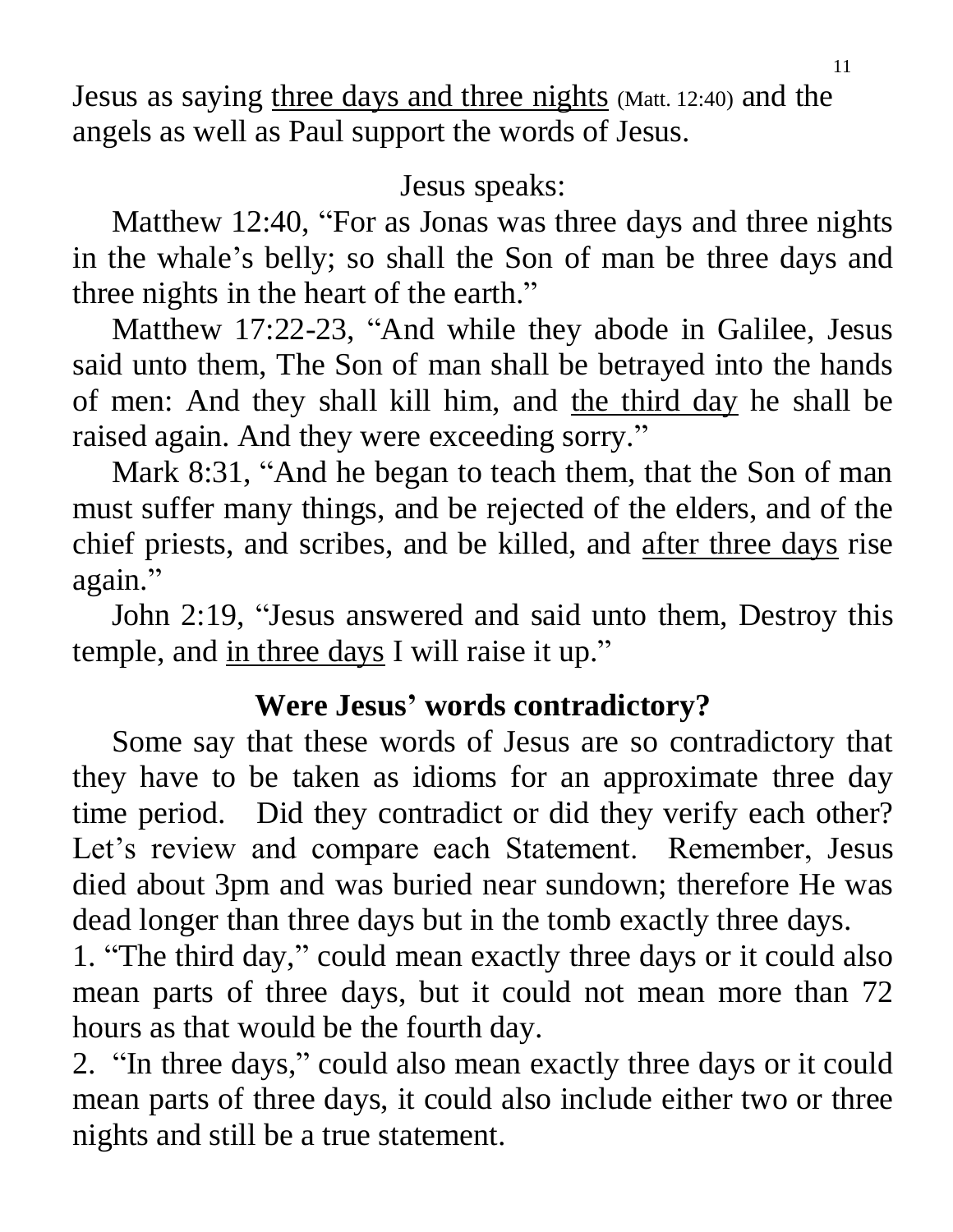3. "After three days." This is a very important statement because it ties all the others together and proves Jesus' words to be precise and without conflict. After three days could mean the instant three days are complete, but not one second less and still be a true statement. Therefore, statement one would have to be exactly three days for statement three to be true, this is also true of statement two, neither could there be any less than three nights if the count is started at His internment.

4. "Three days and three nights, " has to be three full nights and at least parts of three days if we start counting near sundown when He was lain in the tomb; but statement three nullifies parts of three days, and it has to be three full nights in order to get into that third full day. For every statement to be true, Jesus would have to be in the tomb for three full days and three full nights. Note that every statement, when compared together, precisely validates and clarifies Jesus' statement of three days and three nights.

 But, we have two seemingly conflicting statements made by Jesus, "in three days" and "after three days". Are these two statements really conflicting? Is saying a glass of water is half empty or half full a conflicting statement? If you go halfway into the woods are you not halfway out?

# **On the road to Emmaus**

 "...the chief priests and our rulers delivered him to be condemned to death, and have crucified him."

"... and beside all this, today is the third day since these things were done" (Luke 24:20-21). It really doesn't matter how we count days, the question is how did the Jews count days? Remember that the Jews observed God's way of counting days from sundown to sundown. If Jesus was buried at or near sundown on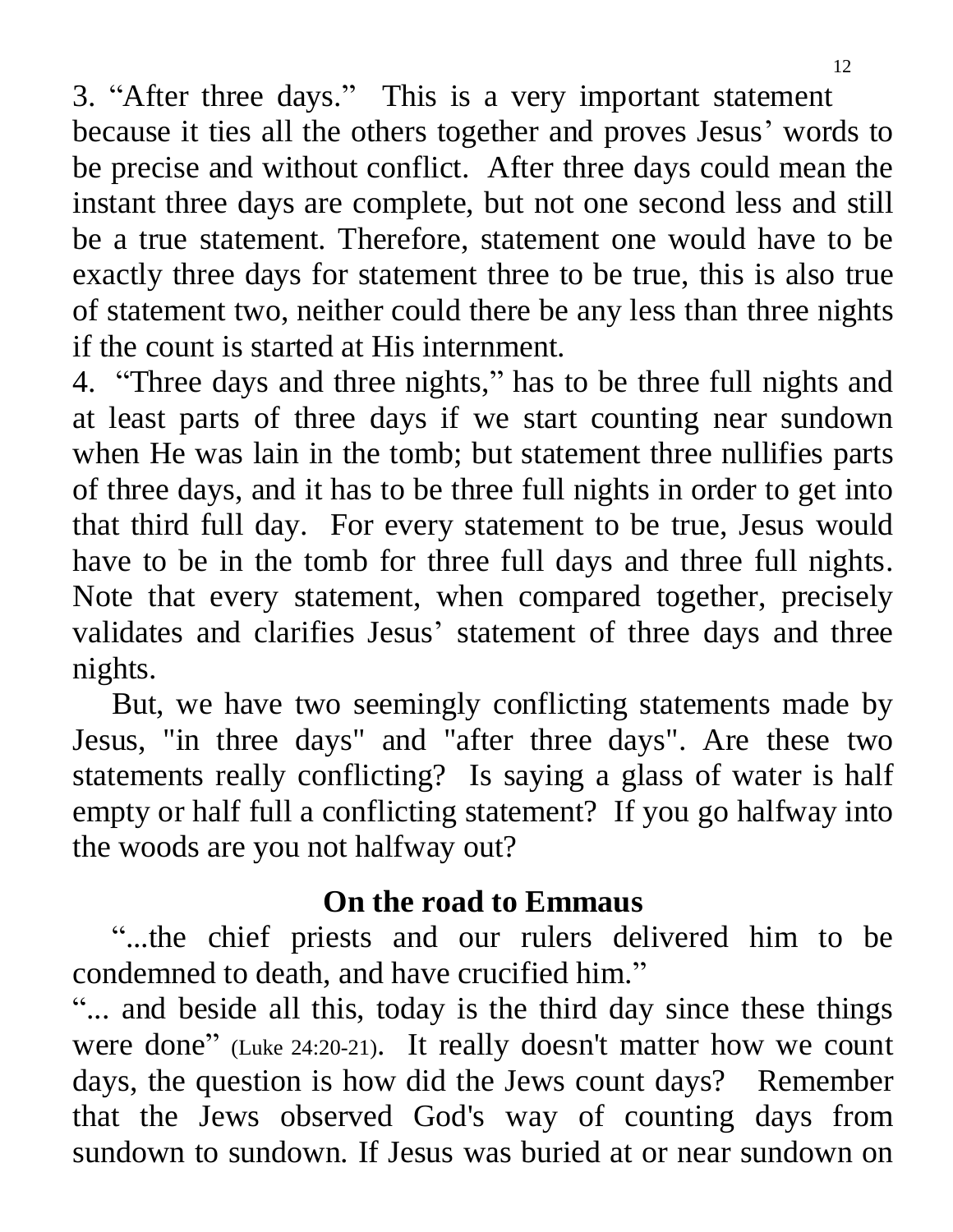Friday, Friday would not be counted as a day. Therefore, Saturday would be the first day, Sunday would be the second day and the Monday would be the third day, thus proving the unscriptural concept of a Friday crucifixion.

 However, if all things were done by Thursday, the first day since would be Friday, the second day since would be Saturday, and the third day since would be Sunday.

 Nonetheless, there is considerable debate on this verse and some consider it an idiomatic expression that means a completed time. Fred Coulter quotes the Berkley translation of that phrase as, "as of today, three days have already passed," and the Moffat translation renders it, "three days ago." Mr. Coulter's New English version of the Bible renders it, "as of today, the third day has already passed... ."

 Regardless of how one chooses to understand it, it takes more than an offhand comment from two men walking down a road to prove either a Wednesday or a Friday crucifixion. The preponderance of evidence still points to a Wednesday crucifixion.

# **Daniel's prophecy**

 The consistency of the Holy Scriptures is truly inspiring, even Daniel's prophecy of the death of the Messiah says, "... and he shall confirm the covenant with many for one week: and in the midst of the week he shall cause the sacrifice and the oblation to cease," (Dan 9:27). Although, this prophecy is understood to mean a day for a year couldn't it also mean week as it said?

# **Interesting facts about Easter**

The American People's Encyclopedia, Vol. 7, page 18 states, "Many of the popular observances of Easter are pagan in origin.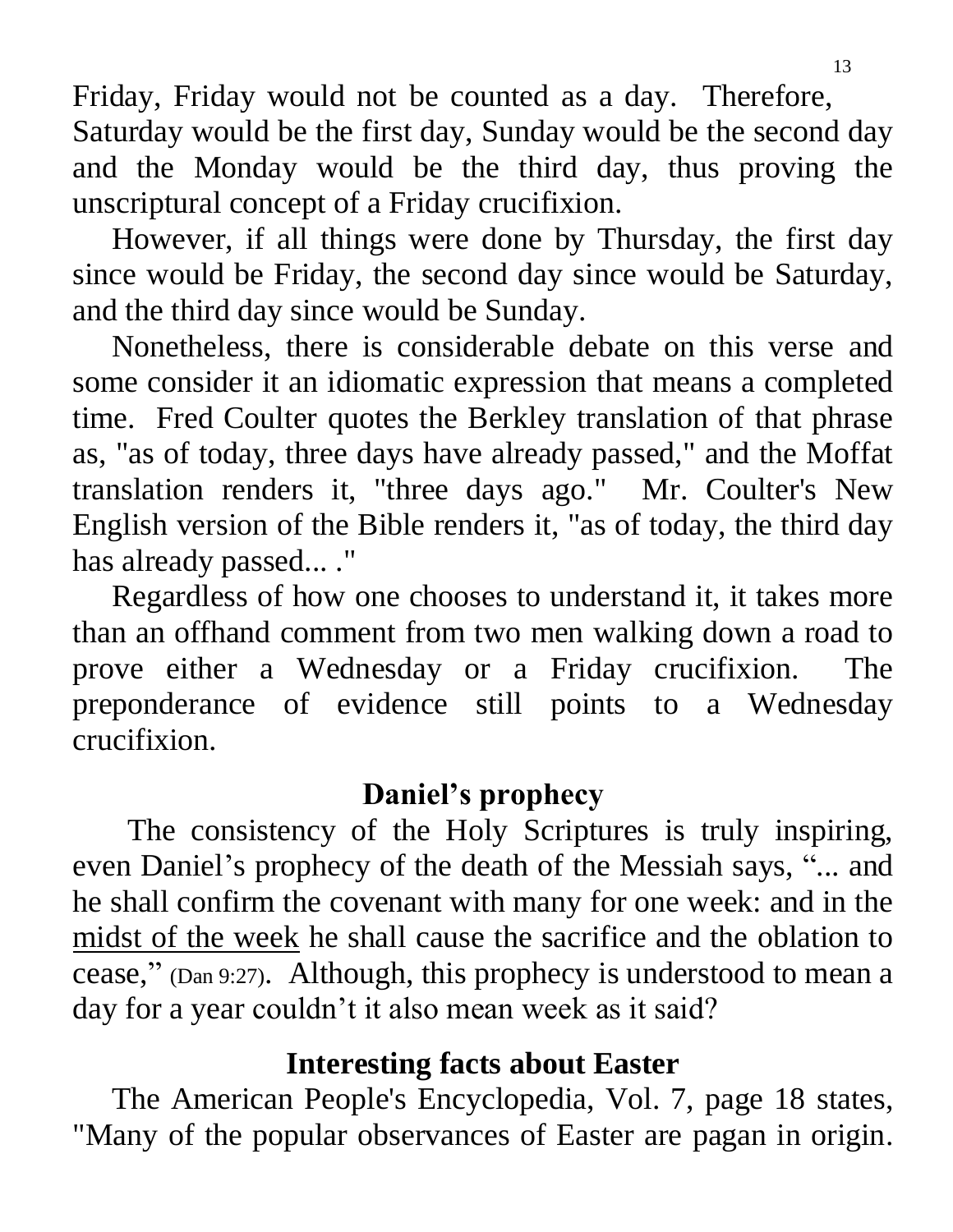Some may be traced to the feast of the goddess Eastra. The church endeavored to give Christian significances to such pagan rites as could not be rooted out."

 What an admission! Did Christ ever compromise the truth in order to gain converts? What kind of church would need to stoop to such a concession? Certainly not God's church!

 The Encyclopedia Britannica 9th edition, vol. VII under "Easter" states, "There is no trace of the celebration of Easter as a Christian festival in the New Testament or in the writings of the apostolic fathers. The ecclesiastical historian Socrates, (Hist. Eccl. Lib. Vol. 22) states with perfect truth that neither Christ nor His Apostles enjoined the keeping of this or any other festival." However, it goes on to state that the church did keep God's commanded festivals for: "The first Christians being derived from, or intimately connected with the Jewish church, naturally continued to observe the Jewish festivals, though in a new spirit, as commemorations of events of which these had been the shadows."

 Shadows are an interesting choice of words considering Colossians 2:17 where God's Holy Days are described as shadows of things to come. Psalms 111:10 gives us a key to understanding. It tells us: "... a good understanding have all they that do his commandments." He has commanded His people to keep His holy days (Lev. 23), and the Preponderance of Christians did that until it was forbidden in the fourth century by Constantine and the church of Rome, thus, forcing true Christians to go underground or lose their life. Many fled into the wilderness of the mountainous regions of northern Italy.

 In Hislop's "The Two Babylon's," Sec. II under Easter asks: "What means the term Easter itself? It is not a Christian name. It bears its Chaldean origin on its very forehead. Easter is nothing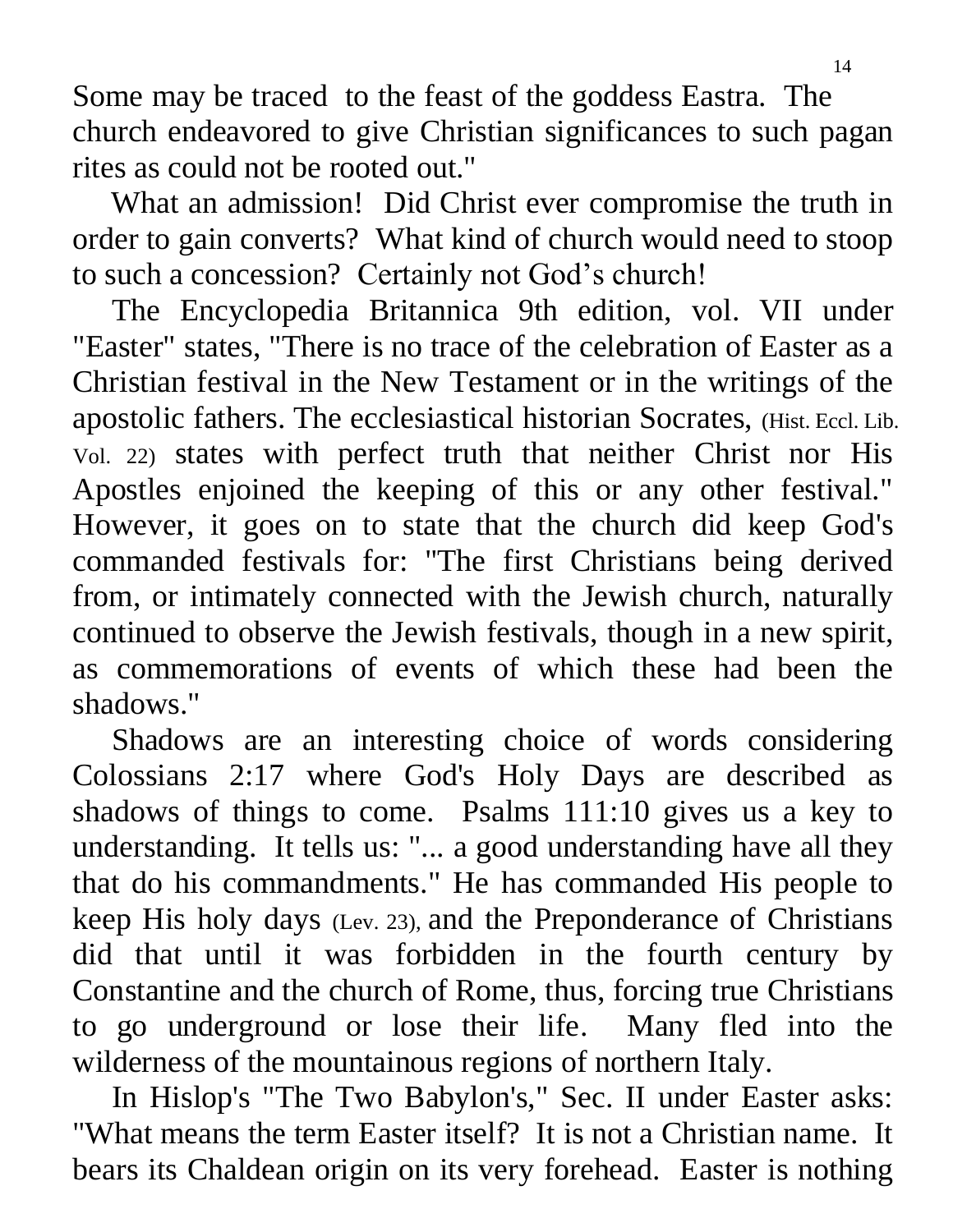else than Astarte, one of the titles of Beltis, the queen of

heaven." Hislop also quotes Socrates, "Thus much already laid down may seem sufficient treatise to prove that the celebration of Easter began everywhere more of a custom than by any commandment either of Christ or any apostle" (Hist. Ecc. Lib. v.22).

## **By any other name**

 A causal search through the works of other authors will reveal that various spellings for this same goddess are Ishtar, Eastre, Ostera, and Astarte. She was also called Ashtoreth, (sometimes spelled Ashtaroth) the goddess of fertility and love, the queen of heaven, and is referred to in Jeremiah 7:18-20, 44:17-19,25. Israel worshipped her as described in Judges 2:13-14, and the Lord's anger was hot against them for doing it. Samuel urged them to quit serving strange Gods and Ashtoreth (I Sam. 7:3). Solomon went after Ashtoreth (I Kings. 11:5). Israel's division into two nations (Israel and Judah) was because they worshipped Ashtoreth and other pagan gods (I Kings. 11:31-36).

 In Ezekiel 8:6-18 read the description of an Easter Sunrise service. (Tammus was the son/husband of Ishtar who was killed by a boar when he was forty years old. Ishtar called for forty days of mourning [Lent] to commemorate him). Notice verse 16, they even practiced this abomination in the Lord's house, turning their backs on the temple of the Lord; facing the east they worshipped the rising sun. Did God think of this as a light thing not to be taken seriously? Was it considered an abomination that angered God? Did it hinder their prayers?

 Wouldn't Matthew 15:8-9 apply to Easter Sunrise services as practiced today? "This people draweth nigh unto me with their mouth, and honoureth me with their lips; but their heart is far from me. But in vain they do worship me, teaching for doctrines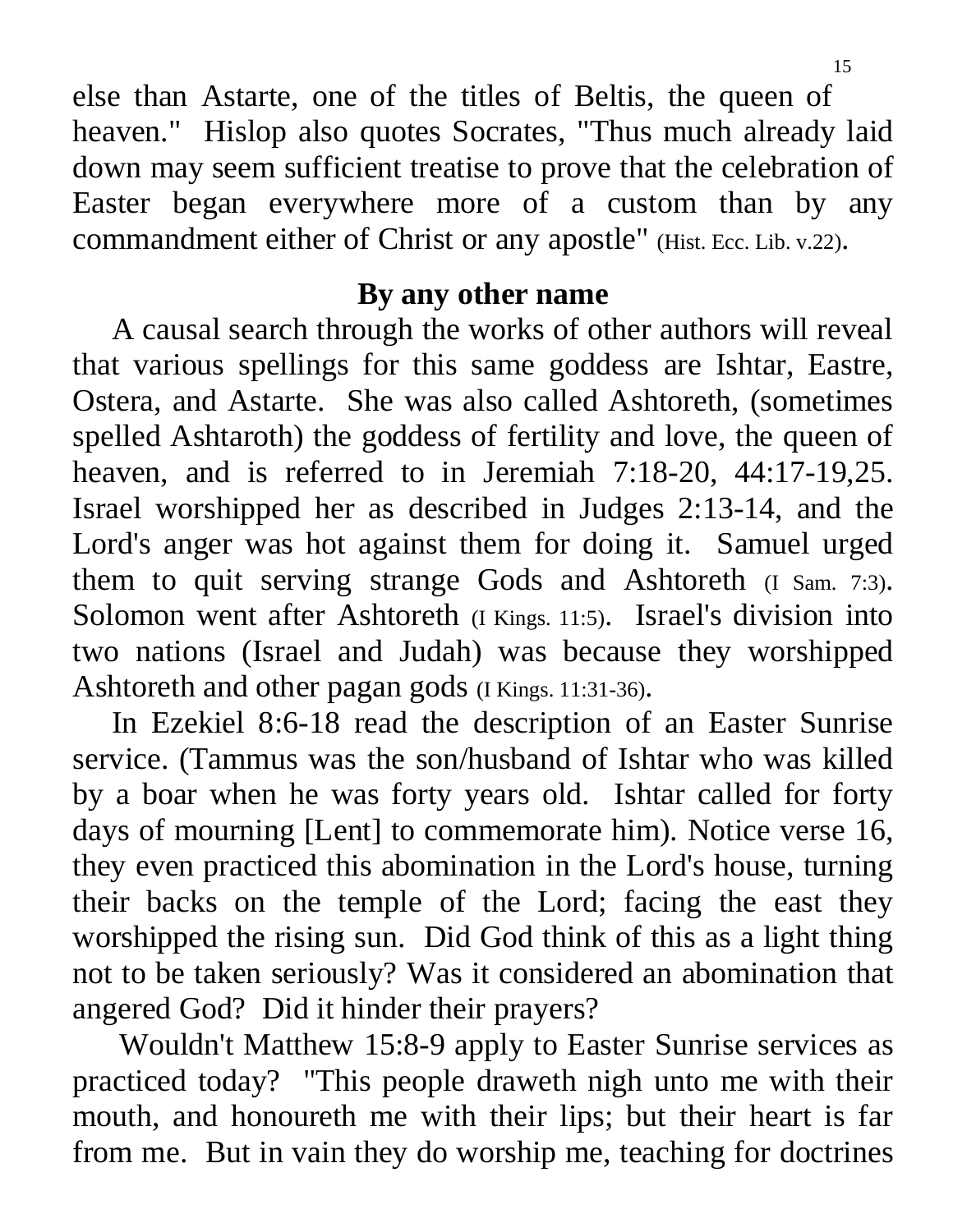the commandments of men." Isn't Easter a tradition of men? Are some Christians unknowingly worshipping God in vain? Some know and do it anyway.

## **An angel of light**

 Paul gives us a very dire warning of insidious enemies in leadership positions in our churches. Read it in II Corinthians 11:13-15, "For such are false apostles, deceitful workers, transforming themselves into the apostles of Christ. And no marvel; for Satan himself is transformed into an angel of light. Therefore it is no great thing if his ministers also be transformed as the ministers of righteousness; whose end shall be according to their works."

 Satan's ministers will appear to be preaching righteousness, but will it be God's righteousness? "For I bear them record that they have a zeal of God, but not according to knowledge. For they being ignorant of God's righteousness, and going about to establish their own righteousness, have not submitted themselves unto the righteousness of God" (Rom 10:2-3).

 Paul again warns us, "Beware lest any man spoil you through philosophy and vain deceit, after the tradition of men, after the rudiments of the world, and not after Christ" (Col. 2:8).

# **EASTER IS A PAGAN TRADITION OF MEN**

 Easter Sunday morning has nothing to do with the resurrection of Christ! Good Friday has nothing to do with the crucifixion of Christ! They are exposed as a tradition of men. In Mark 7:9 Jesus warns us, "...Full well ye reject the commandment of God, that ye may keep your own tradition."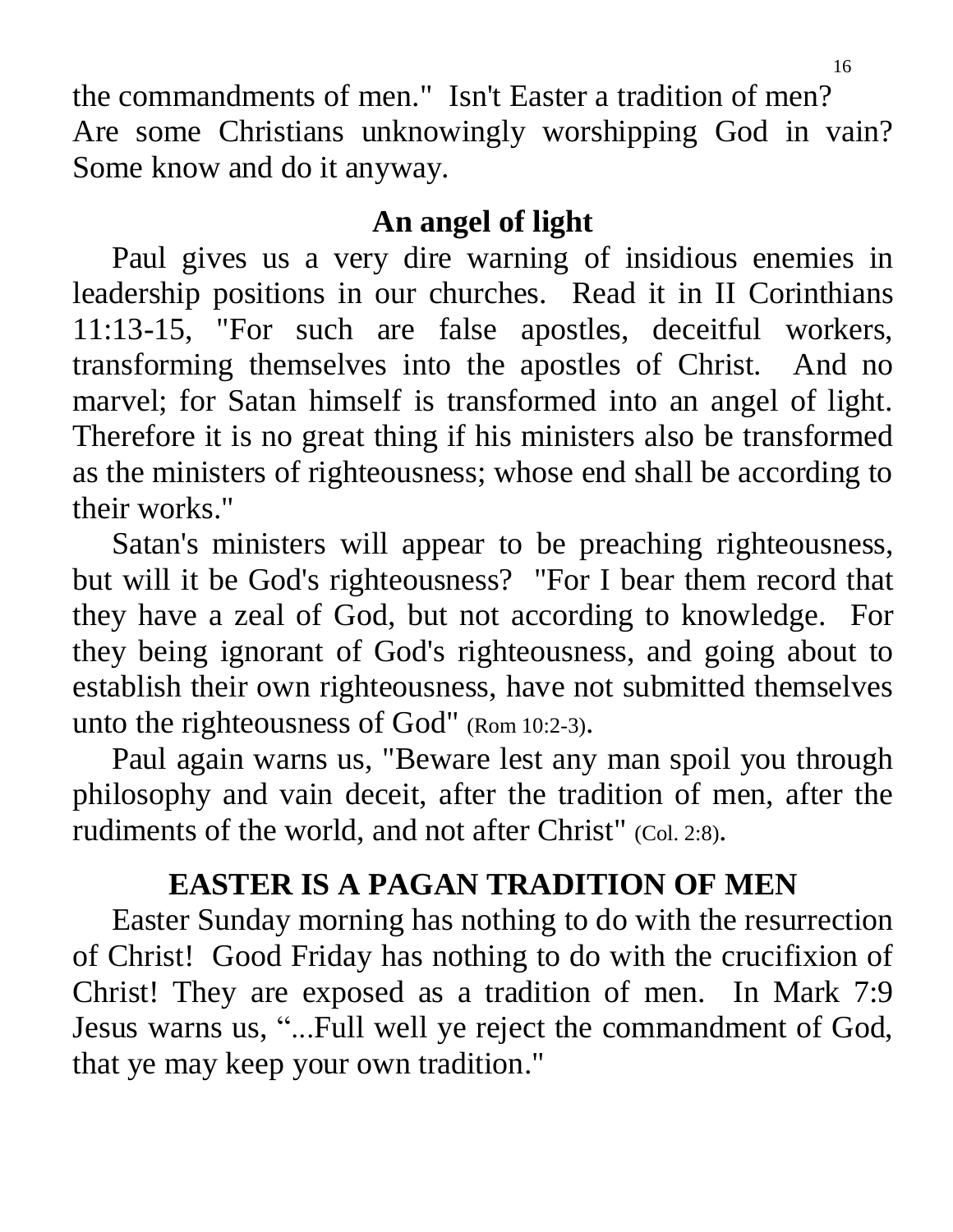## **Vain worship**

 Those who participate in pagan services are worshipping God in vain and are guilty of Deuteronomy 12:30-32 "Take heed to thyself that thou be not snared by following them, ... inquire not after their gods, saying, How did these nations serve their gods? Even so will I do likewise. Thou shall not do so unto the LORD thy God: for every abomination to the LORD, which he hates, have they done unto their gods; for even their sons and their daughters they have burned in the fire to their gods. What thing so ever I command you, observe to do it: thou shall not add thereto, nor diminish from it."

 "But, you may say, "We have not gone so far as to burn our children to other gods." Oh, but we have; as a nation we have offered up our first born to the god of convenience on the altar of abortion by the multiple millions, and Christians have not all been innocent of this abomination."

### **If the shoe fits...**

 Timothy describes the typical modern day Christian as "having a form of godliness but denying the power thereof: ever learning yet never coming to the knowledge of the truth. They even resist the truth: being men of corrupt reprobate minds" (II Tim. 3:5-8). Further, "because they received not the love of the truth God promises to send them such a strong delusion that they will believe a lie" (II Thess. 2:10-12). "And the time will come that they will not endure sound doctrine; but after their own lusts heap to themselves teachers, having itching ears, turning from God's truth, and shall be turned to fables" (II Tim. 4:3-5 Luk.4:4). We are to live by "every word that proceeds out of the mouth of God" (Deut. 8:3). How seriously do you take God's word?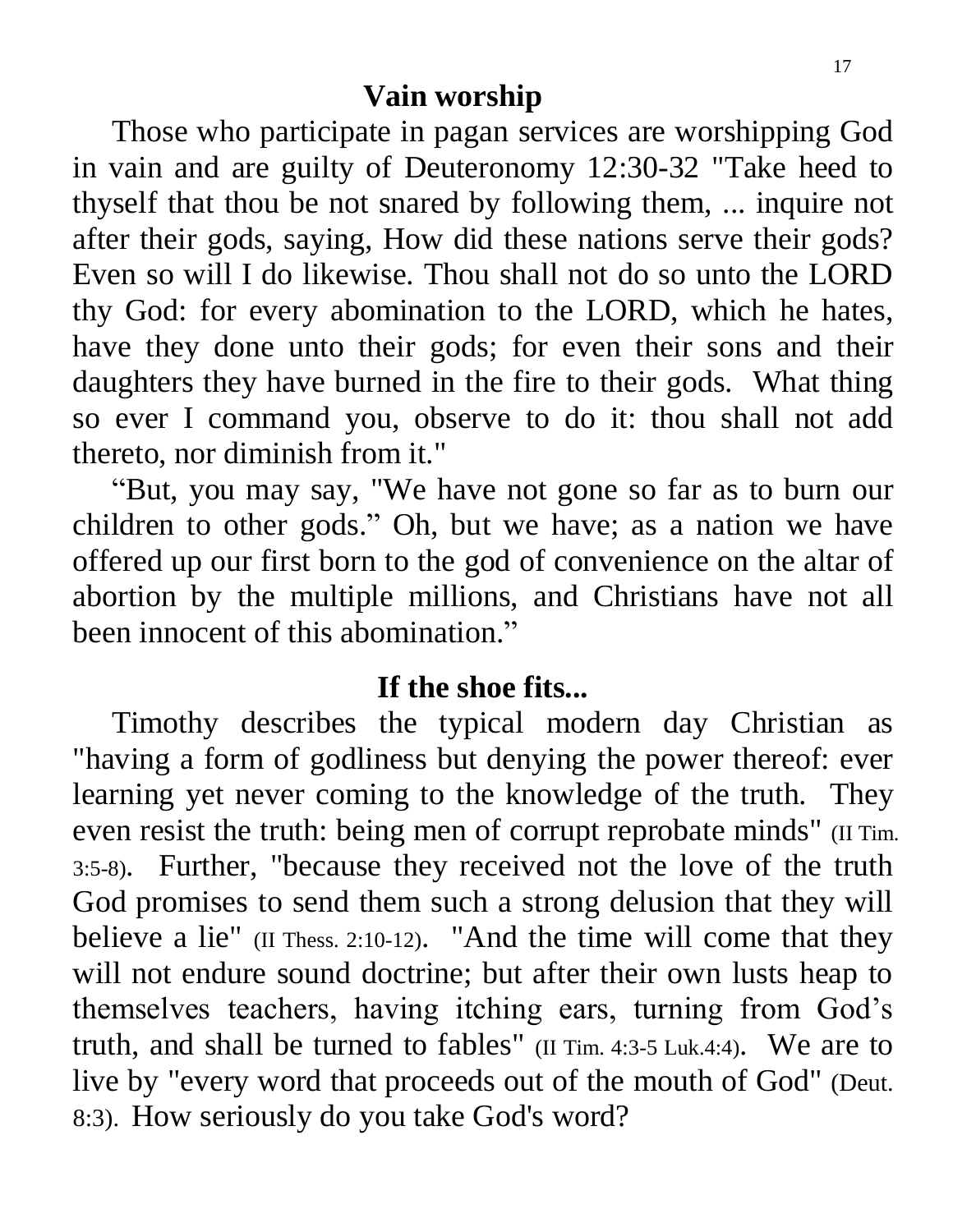History records the fact that Easter was arbitrarily chosen by the Roman Church to represent the resurrection of Christ without any Biblical authority whatsoever. It is significant that they felt it necessary to shift the date far enough away from the Passover that the two could never be observed at the same time. Considering the importance and holiness of the Passover season, maybe God just didn't want His Passover contaminated with such an abominable observance. Maybe He used their hatred of the Jews to accomplish His purpose of keeping His Passover pure.

At any rate, the Passover is the most important event ever to occur for the Christian world. If there was no Passover there would be no salvation. The whole salvation process depends on it occurring exactly as laid out in Leviticus 23. It had to occur on the appointed  $14<sup>th</sup>$  of Nissan and it did. Satan must have thought he had won when he influenced Caiaphas, the high priest, to say those prophetic words: "...it is expedient for us, that one man should die for the people, and that the whole nation perish not" (John 11:50). And as it turned out, that one man, "Jesus," died for the people, and the whole world perishes not, thus salvation applies to all that believe.

## **Why is it necessary?**

 Why is it necessary to insist that Jesus was crucified on Friday? Why is it necessary to insist that Jesus was resurrected on Easter Sunday morning?

Why is it necessary to attach the pagan goddess Easter to our savior's resurrection?

Why did Victor, Bishop of Rome, think it necessary to distance the observance of the resurrection from the Jewish Passover?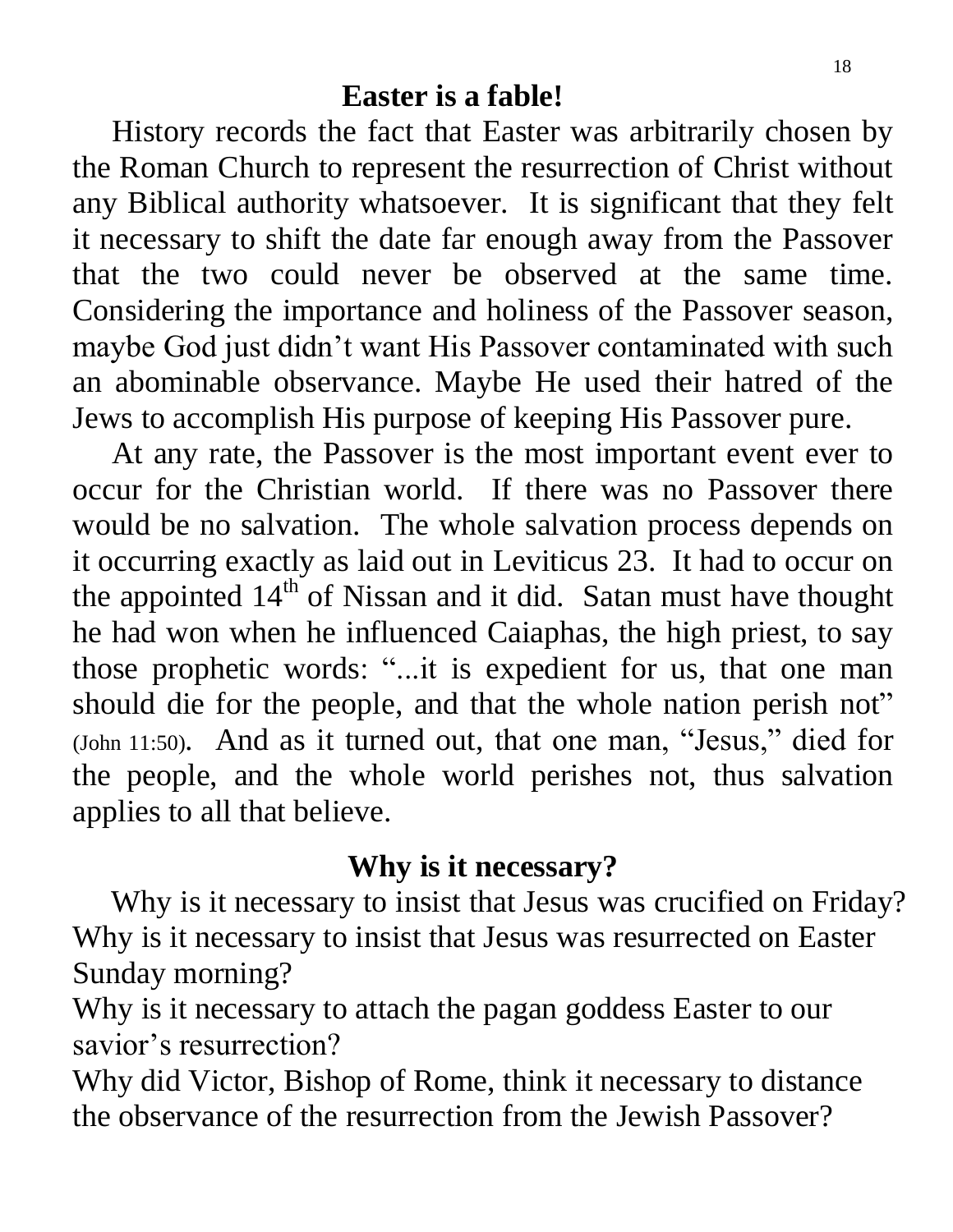Why did the King James translators mistakenly translate Passover as Easter in Acts 12:4?

Why was Jesus so very specific as to His time in the grave? Why did He tie it to Jonah and no other reference to three days? Who is being worshipped if you honor someone who did not fulfill the only sign Jesus gave to verify the true Christ? Is it possible to "Christianize" pagan ways of worship and have them be acceptable to God in view of Deuteronomy 12:30-32, Jeremiah 10;2 and Leviticus 20:22-24?

Is it possible to worship a God of truth with religious lies?

## **Follow the true light:**

 "To the law and to the testimony: if they speak not according to this word, it is because there is no light in them (Isa 8:20). The testimony of Jesus was "...three days and three nights." The angel testified that it was, "as He said," Paul testified that it was, "according to the scriptures." Why do so many prefer not to speak according to the testimony of Jesus' but instead give obeisance to the pagan goddess Easter? Could it be because there is no light in them?

#### **Things we know**

We know that Jesus was crucified on the 14th day of the first month of the Jewish New Year (Nisan)!

We know that He was our Passover, God's perfect lamb! We know that the apostles were present at the introduction of the New Testament Passover the night before He was crucified! We know that the apostles and the early church observed the New Testament Passover well beyond the days of Polycrates! We know that Victor, bishop of Rome, changed the date of the celebration of Christ's resurrection to what we now know as